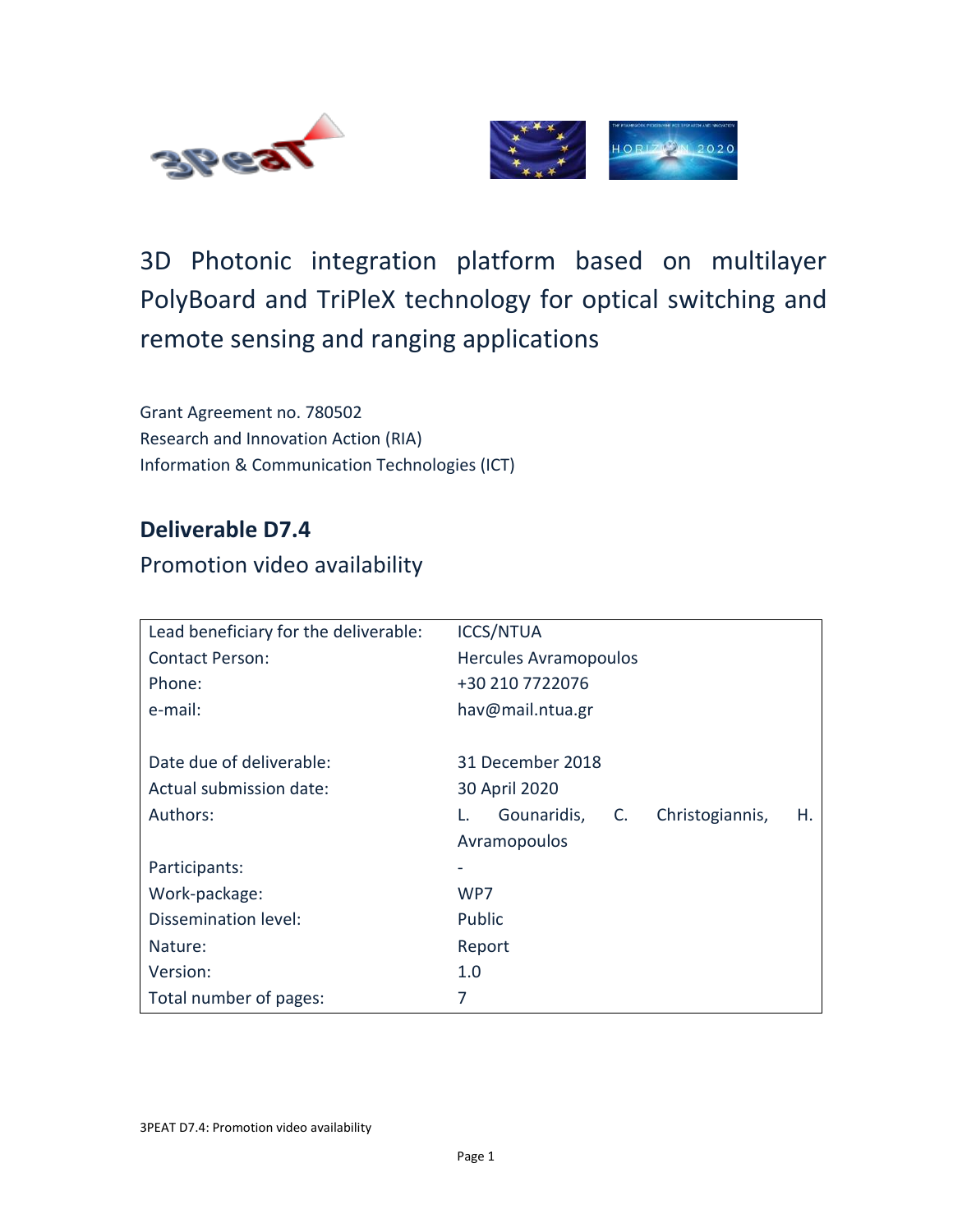### <span id="page-1-0"></span>**Executive Summary**

We have prepared and made available a video that addresses the general public, and describes the need for 3PEAT technology and the basic approaches of this technology for the development of 3D photonic integration methodology applying on the optical switching and sensing applications.

The video has a total duration of 5 min and 34 sec and is based on the use of 2D and 3D graphics and animations. The video was made available through the main page of 3PEAT website and through the YouTube account of the Photonics Communications Research Laboratory.

The video is also available from the special page of the website called, which will possibly include soon technical videos from the experimental demonstrations of the project.

Keywords: Promotion video, dissemination, general public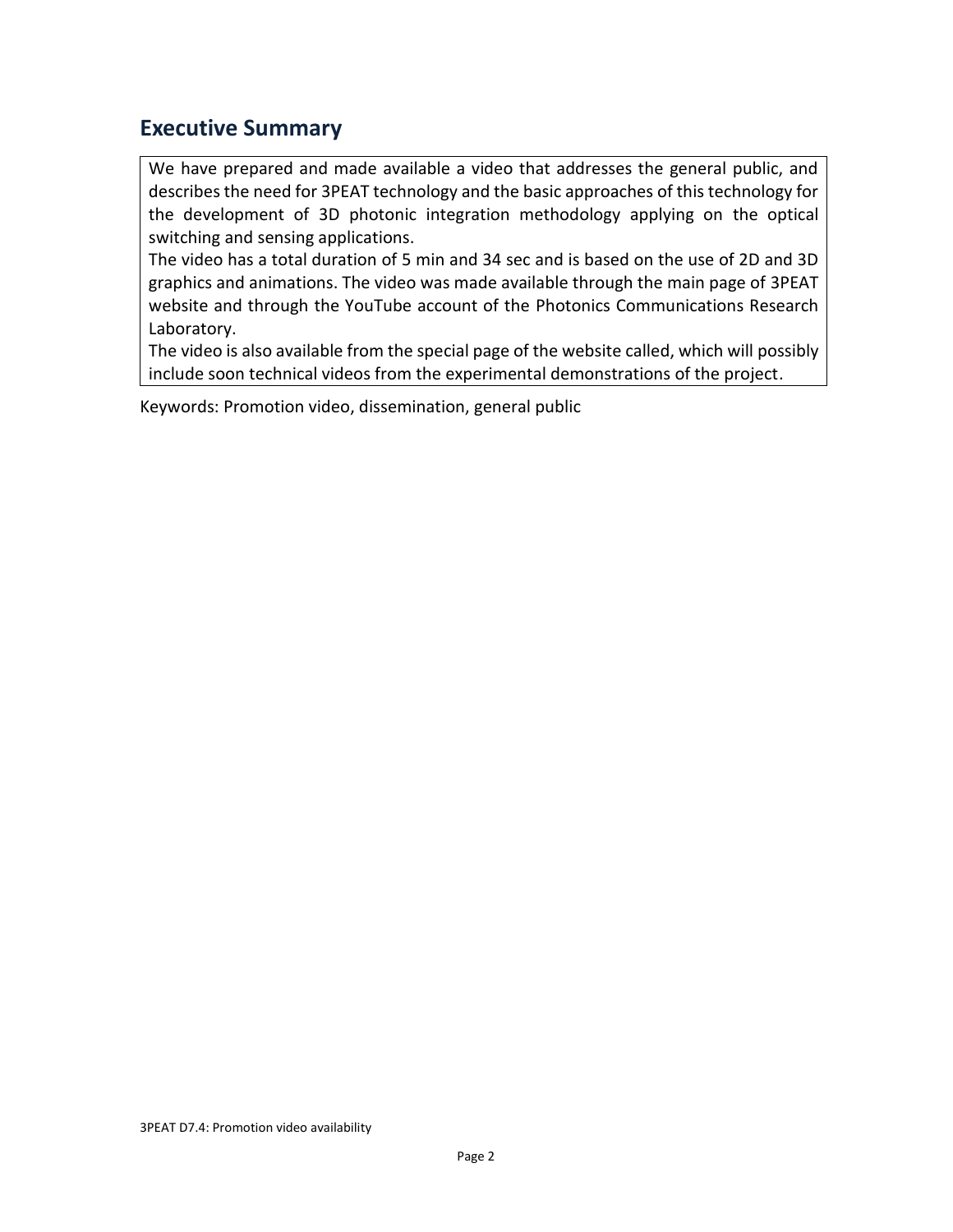# <span id="page-2-0"></span>**List of Acronyms**

| PIC | Photonic integrated circuit               |
|-----|-------------------------------------------|
| EC  | European Commission                       |
| LDV | Laser Doppler Vibrometer                  |
| PZT | Zirconium Titanate                        |
| ICT | Information and Communications Technology |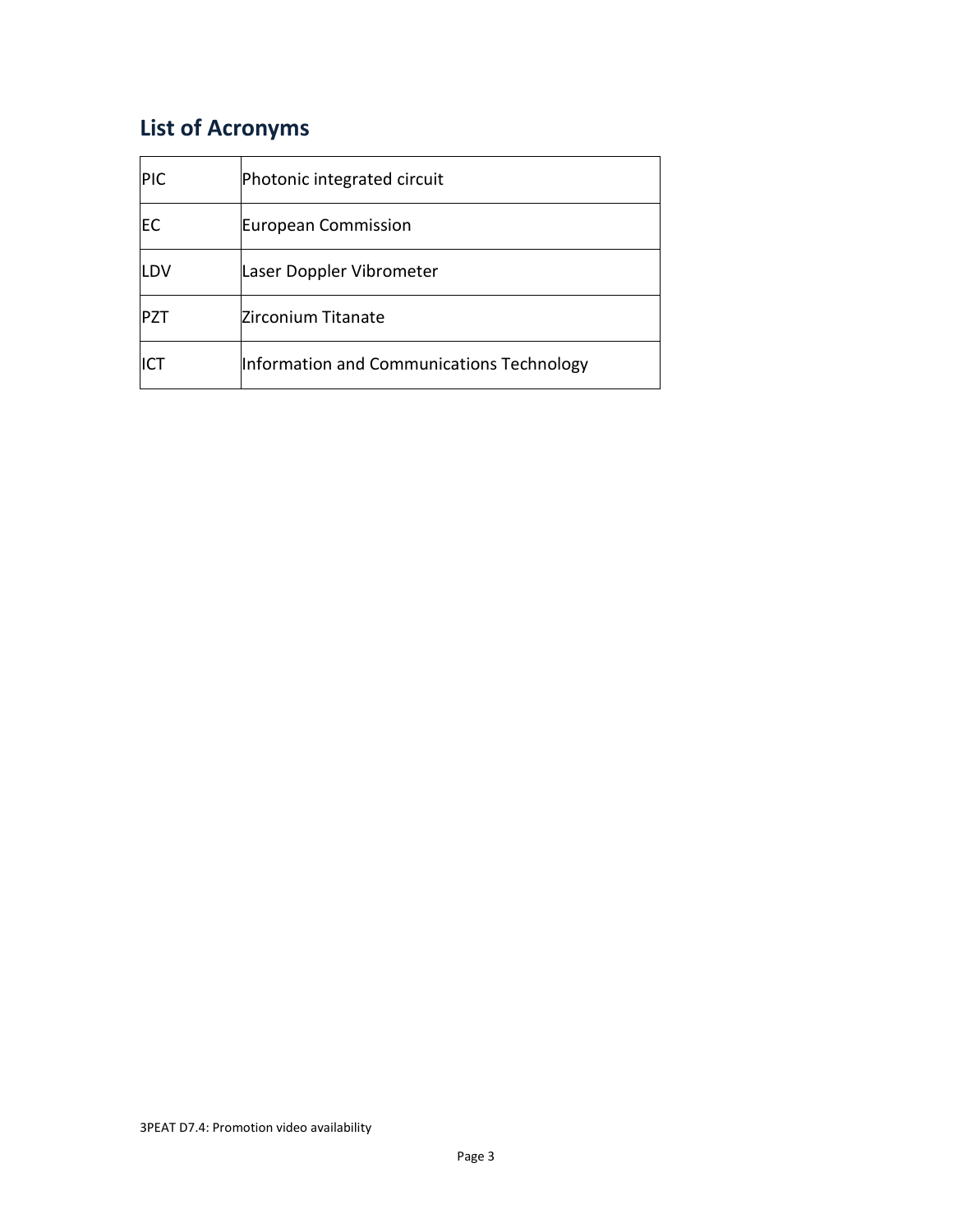# **Table of Contents**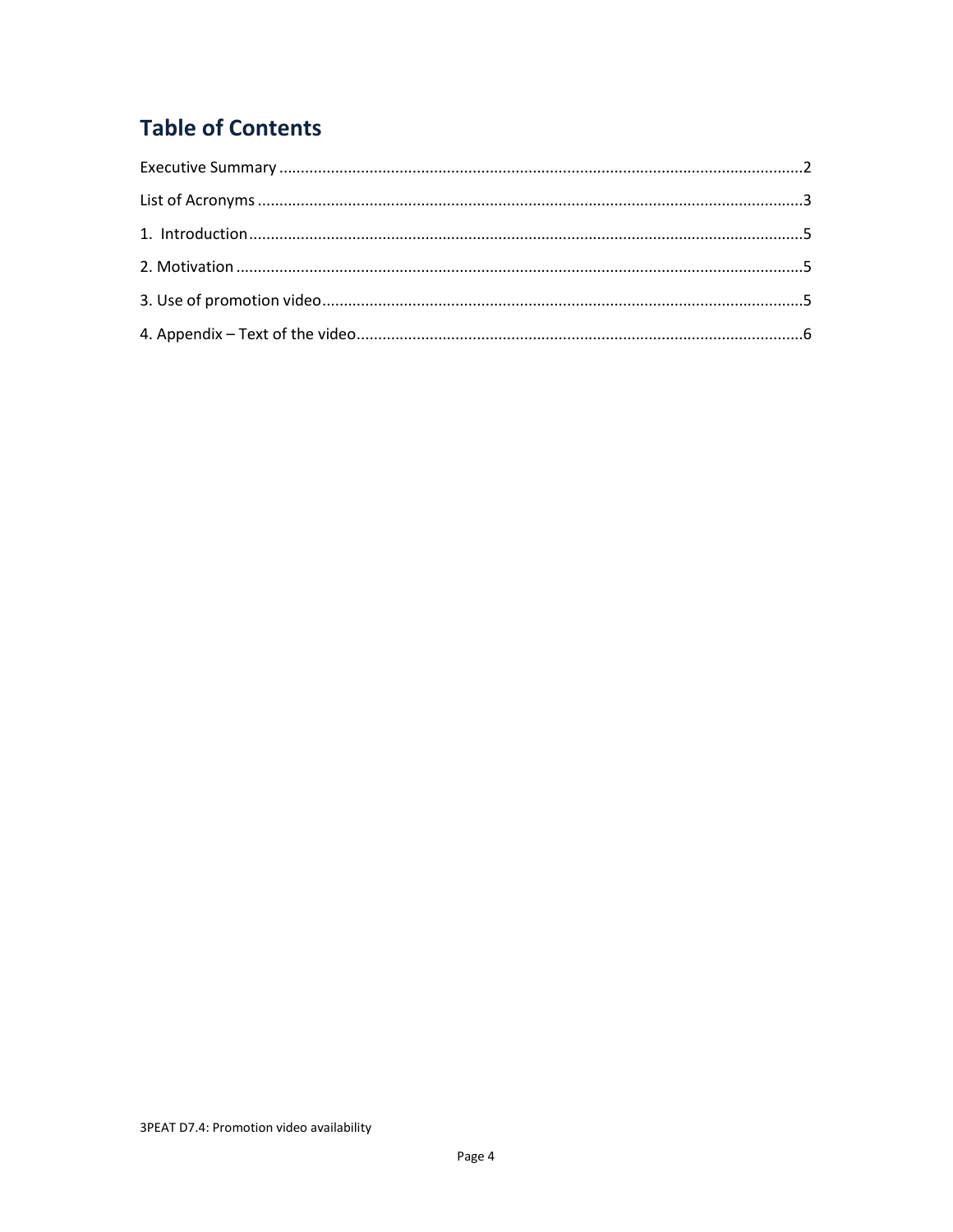### <span id="page-4-0"></span>**1. Introduction**

The present document reports on the preparation and the availability of 3PEAT promotion video. In the next paragraphs, we provide a short description about the motivation for its preparation, about its structure and content, and about the ways it will be used for increasing the visibility of the project. Finally, at the end of the present document we append the text that accompanies the video (voice-over).

### <span id="page-4-1"></span>**2. Motivation**

The preparation of a video about 3PEAT has been chosen as an efficient way to increase the visibility of the project. The video intends to address the general public and to communicate in a simple and easy way the following points:

The basic features, challenges and requirements of the 3D photonic integration methodologies.

The importance of having a PZT modulators with high frequency values.

The functionality of the basic 3PEAT devices that will serve as the interface between the optical and the electrical parts enabling optical switching and laser Doppler vibrometerbased measurements.

The innovations that 3PEAT introduces at the material and integration level in order to develop a platform that can support in the best possible way the system vision of the project.

The overall impact (scientific, technical, economic, social) that the project may have for the European industry and the European citizens

The basic information about the consortium (organizations and countries of origin).

## <span id="page-4-2"></span>**3. Use of promotion video**

The video has a total duration of 5:34 (five minutes and thirty-four seconds) and is based on 2D and 3D graphics. It will be made available to the general public through the project website (http://www.ict-3PEAT.eu) and through the YouTube account of the project.

Going beyond the original idea for preparing just one promotion video and making this video available through the main page of the project website, 3PEAT has additional plans for creating a separate webpage, called video gallery, where videos in additional to the present one will be uploaded in the future. The videos that will follow will have a pure technical character and will present scenes from the experimental procedures and demonstrations that will take place within the framework of the project. Possible demonstrations to this end include the testing of PZT-based phase shifters in TriPleX platform, the operation of the switching modules and the measurement of surface vibrations with the LDV modules.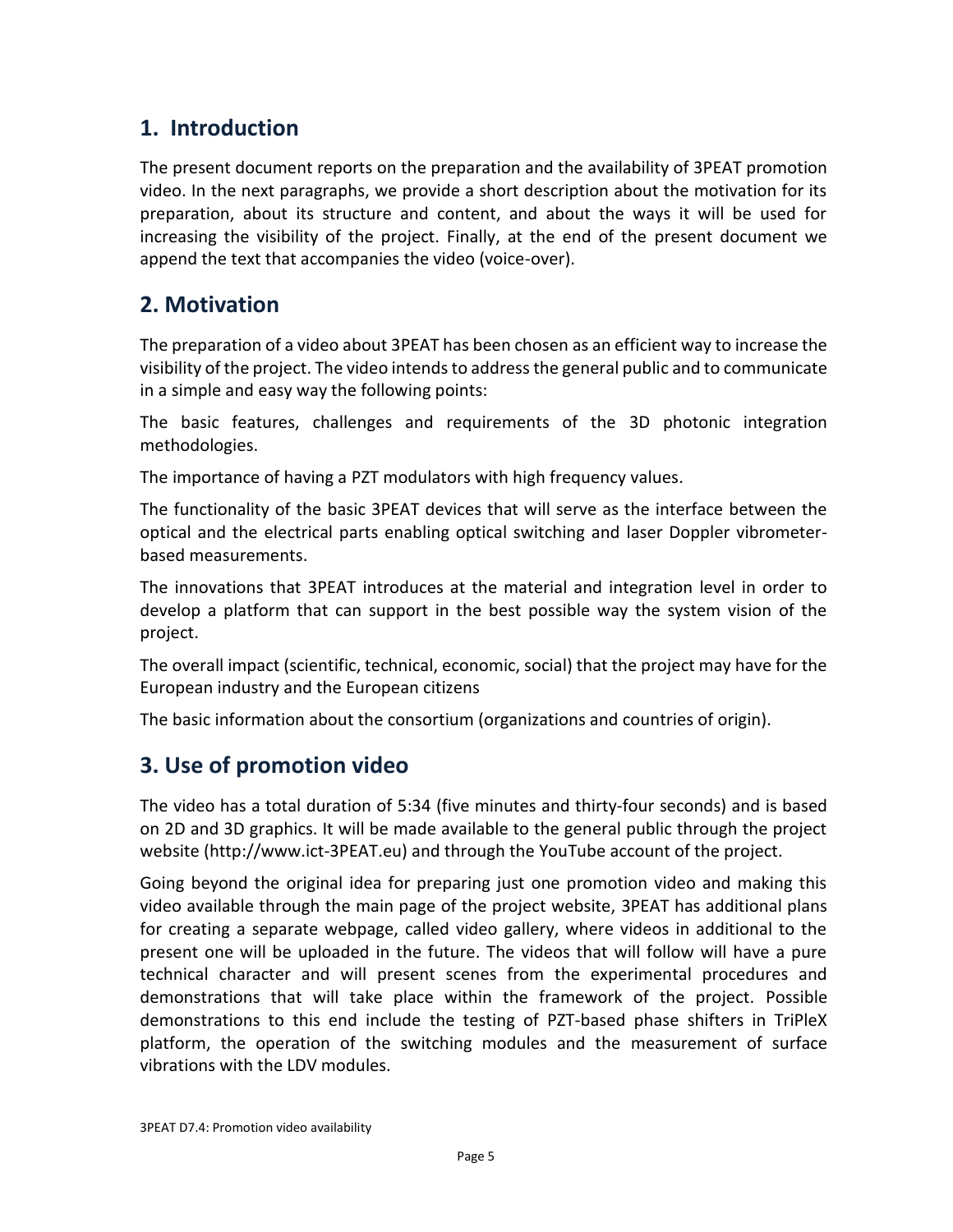### <span id="page-5-0"></span>**4. Appendix – Text of the video**

Over the last two decades photonic integration has been a story of astounding success in turning the potential of optical technology into technical breakthroughs. However, applications like optical switching or remote sensing remain still at a state of expectation for an integration technology that can help them boom.

What they need is a powerful integration platform that can offer low optical loss, a very broad range of optical functionalities and high integration density in order to facilitate a very large number of processing components on-chip. A kind of platform that is not available today.

3PEAT aims to disrupt this scene, by developing a powerful photonic integration technology with all size, functionality and quality credentials to fill this gap. 3PEAT invests on the combination of the polymer platform from Heinrich Hertz Institute, called PolyBoard, and the silicon-nitride platform from LioniX, called TriPleX, which are both passive, very flexible and feature low loss as motherboards in hybrid Photonic Integrated Circuits.

The project develops a methodology for heterogeneous integration of the polymer material inside small depth etched windows on TriPleX chips and offers the possibility for truly hybrid integration of the two platforms into single-die PICs of ultra-high functionality and compactness.

For the PolyBoard section of these PICs, 3PEAT aims to develop a disruptive methodology for the fabrication of a fully functional 3D photonic integrated structure with multiple waveguiding layers.

For the transition of light from a waveguiding layer to another, 3PEAT offers a solution based on the use of vertical Multimode Interference Couplers (MMIs).

3PEAT works along a number of further key achievements on the PolyBoard and TriPleX platforms, targeting on two main applications: Switching and sensing.

3PEAT aims to develop ultra-compact 3D PICs as the basis for the development of optical switching modules that can replace their electronic counterparts in intra-data center networks, as already proposed by major players like Facebook and Google, and realized by system vendors like the project partner MELLANOX.

The TriPleX part on each PIC will comprise a 16by8 matrix with PZT-based MZIs. The PolyBoard section will comprise eight 1by16 MMIs at multiple layers, enabling the drop of an input stream at each output port without waveguide crossings and with minimum optical loss.

3PEAT is developing a new generation of high speed phase shifters based on the deposition of short thin PZT films on top of Triplex chips with ultra-low power consumption, 100 times lower than thermal phase shifters, allowing to further increase the integration scale.

3PEAT consolidates the development of Optical FlexLines on the PolyBoard platform, long arrays of up to 36 single-mode waveguides, for the interconnection of the active optical switching modules. Based on the same technology 3PEAT also develops a single 3D PolyBoard as the basis for a passive 72by72 Arrayed Waveguide router with 100 GHz channel spacing on the ITU-grid.